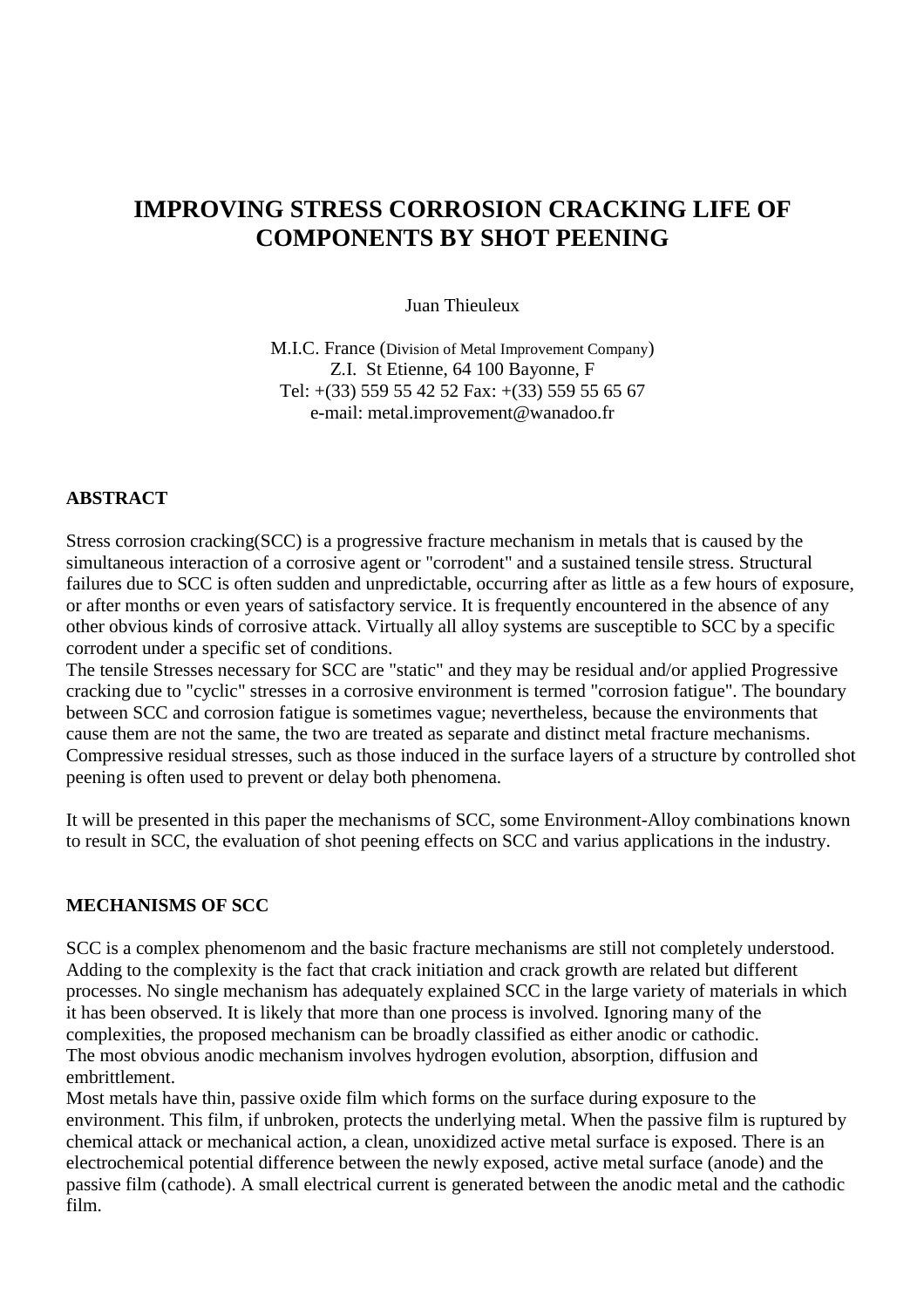The relatively small area of the active, anodic new metal surface, compared to the larger surface area of the surroundingcathodic passive filmresult in an unfavorable anode-to cathode ratio. This cause a high local current density and induces high metal dissolution (anodic dissolution) at the anode. The fresh metal surface actually acts as a sacrificial anode in a galvanic couple, protecting the adjacent film from attack. If the fresh metal surface can form a new passive film (become repassiveted) faster than a new, fresh metal surface is created by film rupture, the attack will stop. If however, the repassivation process is suppressed, as is the case in the presence of certain ions like chlorides, or if the repassivated film is continuously ruptured by strain, as when the materials reacts to tensile stresses, the localized attack proceeds. The result is the formation of crack like crevice, and an increase in the concentration of hydrogen with an accompanying decrease in the pH of the solution, within the crevice. The hydrogen ions result from a chemical reaction between the exposed fresh metal and the water within the cavity. The hydrogen ions are reduced by picking up electrons from the environment resulting in the formation of hydrogen gas, which diffuses into the metal. Reduction of hydrogen is generally a "cathodic reaction."

# **CATHODIC MECHANISM**

In some materials the absorbtion of hydrogen produces localized cracking due to a hydrogen emdrittlement mechanism. The fresh metal exposed at the crack tip, as the crack propagates by virtues of hydrogen embrittlement and applied stresses, is anodic to to theoxidized sides of the crack and the adjacent surface. Because of this, the electrochemical attack continues, as does the evolution and absorption ofmore hydrogen. A triaxial state ofstress and high stress concentration at the crack tip enhance hydrogen embrittlement and provide a driving force for crack propagation. Hydrogen-induced crack growth (cathodic mechanism) has been suggested as the dominant SCC mechanism for ferritic steels, nickel base alloys, titanium alloys, and aluminium alloys. The ferritic steels, however, show the most evidence of this mechanism.

## **ANODIC MECHANISM**

In materials that are insensitive to hydrogen embrittlement, SCC can proceed by the anodic dissolution process with no assistance from hydrogen. Alloys are not homogeneous and when differences in chemical composition or variations in internal strain occur, electrochemical potential differences arise between various areas within the microstructure. As an example, grain boundaries are usual anodic to the materials within the grains and are, therefore, subject to preferential anodic dissolution. Inclusionsand precipitates can exhibit potential differences with respect to the surrounding matrix, as can strained and unstrained regions within the material. These anode cathode coupling can initiate and propagatedissolution cracks or fissures regard to hydrogen.

Anodic SCC has been suggested as the dominant mechanism for copper alloy, monel and for intergranular SCC of some austenitic stainless steels.

Of primary importance is the fact that inducement of residual compressive stressesin the surface of the metal, due to shot peening, can be an effective measure for preventing SCC, regardless of the dominant SCC mechanism, the material of construction, or the corrosive environment. This is illustrated in figure 1, the "SCC triangle". If any leg of the triangle is broken, such as the absence of surface tensile stress due to shot peening, SCC will not occur.

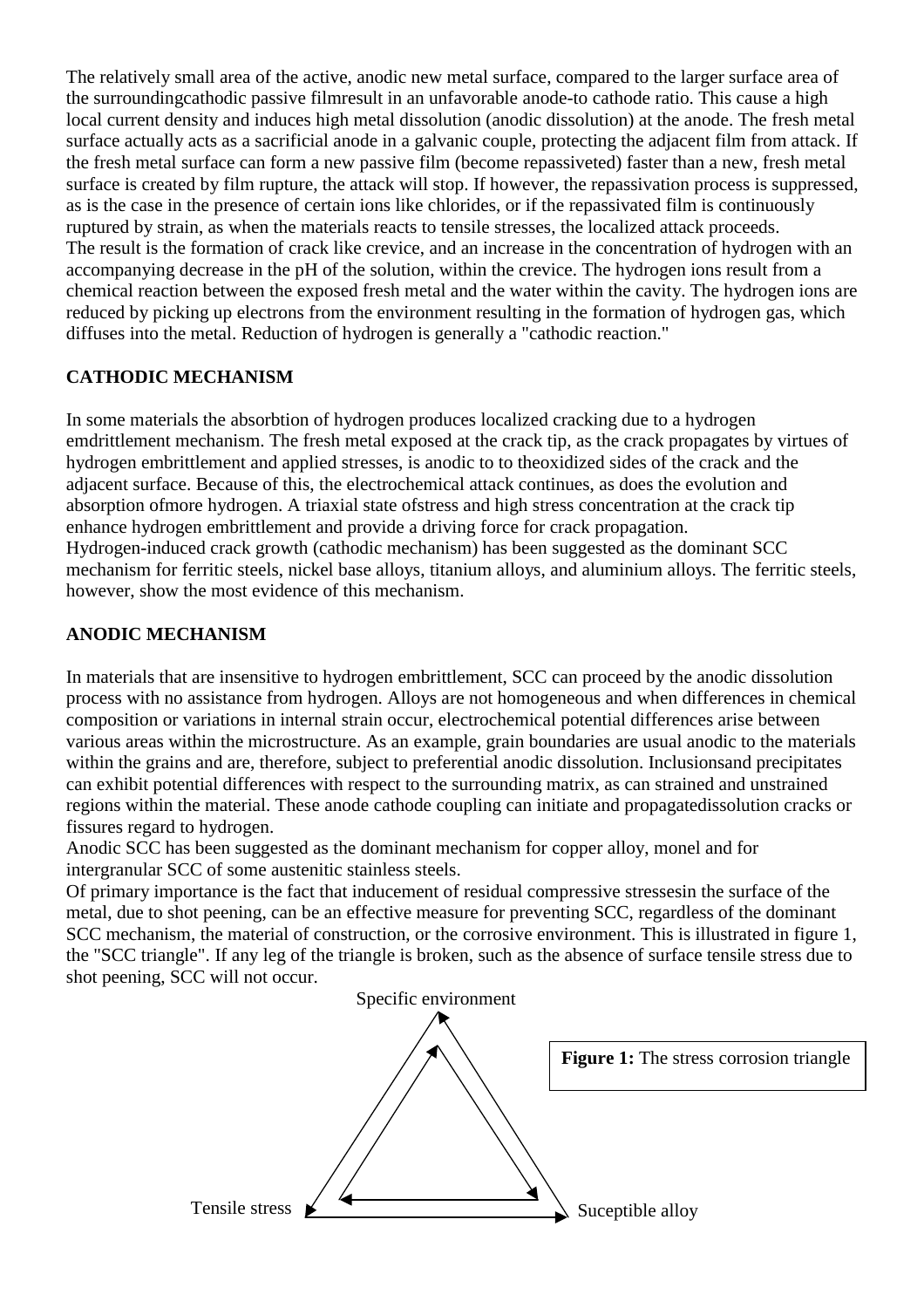## **SUSCEPTIBLE ALLOY SYSTEM/ CORRODENT COMBINATIONS**

SCC was first recognized in the last half of the  $19<sup>th</sup>$  century when spontaneous cracks apeared in the thin walled necks of brass cartridge cases used during the Indian compaigns ofthe British Army. Because the problem generally occured during the monsoon season, it was termed "season cracking". Traces of ammonia in the air, high temperature and high humidity acting in concert with the tensile hoop stresses in the cartridge case neck incurred when the bullet was inserted, was responsible for the SCC. In the years since this discovery, the number of alloy system and corrodent combinations that have been recognized as susceptible to SCC has been continually expended. It is safe to say that possibilities are virtually limitless. The National Association of corrosion Engineers, the Materials Technology Institute of the Chemical Process Industries, as well as other organizations have published list of corrodents known to cause SCC in varius alloy systems. Table 1 is a condensed summary of such lists. While valuable, it should not be viewed as a complete or exhaustive compilation.

|                                   | Alloy system |                                               |          |           |                |           |             |   |          |
|-----------------------------------|--------------|-----------------------------------------------|----------|-----------|----------------|-----------|-------------|---|----------|
| Environment                       | Aluminum     | Stainless steel<br>Carbon<br>Nickel<br>Copper |          |           | Titanium alloy | Zirconium |             |   |          |
|                                   | alloy        | steel                                         | allov    | alloy     | austenitic     | duplex    | martensitic |   |          |
| Amines, aqueous                   | $\cdots$     | λ                                             | λ        | $\cdots$  | $\cdots$       | $\cdots$  | .           | . | .        |
| Ammonia, anhydrous                | .            | λ                                             | λ        | $\cdots$  | $\cdots$       | $\cdots$  | $\cdots$    | . | .        |
| Ammonia, aqueous                  | $\cdots$     | λ                                             | $\cdots$ | $\cdots$  | $\cdots$       | $\cdots$  | $\cdots$    | . | .        |
| <b>Bromine</b>                    | $\cdots$     | $\cdots$                                      | .        | $\ddotsc$ | $\cdots$       | $\cdots$  | .           | . | λ        |
| Carbonates, aqueous               | .            | λ                                             | .        | $\ddotsc$ | $\cdots$       | $\cdots$  | .           | . | .        |
| CO/CO <sub>2</sub> /water mixture | $\cdots$     | λ                                             | $\cdots$ | $\ddotsc$ | $\cdots$       | $\cdots$  | .           | . | .        |
| Chloride aqueous                  | λ            | $\cdots$                                      | .        | λ         | λ              | λ         | $\cdots$    | . | λ        |
| Chloride, concentrated, boiling   | $\cdots$     | $\cdots$                                      | $\cdots$ | λ         | λ              | λ         | $\cdots$    | . |          |
| Chloride, dry, hot                | $\cdots$     | $\cdots$                                      | $\cdots$ | λ         | $\cdot$        | $\cdots$  | $\cdots$    | λ | .        |
| Chlorinated solvents              | $\cdots$     | $\cdots$                                      | $\cdots$ | $\ddotsc$ | $\cdots$       | $\cdots$  | .           | λ | λ        |
| Cyanides, aqueous, acidified      | $\cdots$     | λ                                             | $\cdots$ | $\cdots$  | $\cdots$       | .         | .           | . |          |
| Fluorides, aqueous                | $\cdots$     | $\cdots$                                      | $\cdots$ | λ         | $\cdots$       | .         | .           | . | .        |
| Hydrochloric acid                 | $\cdot$      | $\cdots$                                      | $\cdots$ | .         | $\ddotsc$      | .         | $\cdots$    | λ |          |
| Hydrofluoric acid                 | $\cdots$     | $\cdots$                                      | $\cdots$ | λ         | $\cdots$       | $\cdots$  | $\cdots$    | . |          |
| Hydroxides, aqueous               | $\cdot$      | λ                                             | $\cdots$ | $\ddotsc$ | λ              | λ         | λ           | . | .        |
| Hydroxydes, concentrated, hot     | $\cdot$      | $\cdots$                                      | $\cdots$ | λ         | λ              | λ         | λ           | . | $\cdots$ |
| Methanol plus halides             | $\cdots$     | .                                             | $\cdots$ | .         | $\cdot$        | $\cdots$  | $\cdots$    | λ | λ        |
| Nitrates, aqueous                 | $\cdots$     | λ                                             | λ        | .         | $\cdots$       | $\cdots$  | λ           | . |          |
| Nitric acid, concentrated         | $\cdots$     | $\cdots$                                      | $\cdots$ | $\cdots$  | $\cdots$       | $\cdots$  |             | . | λ        |
| Nitric acid, fuming               | $\cdots$     | $\cdots$                                      | .        | $\cdots$  | $\cdots$       | $\cdots$  | $\cdots$    | λ | .        |
| Nitrite, aqueous                  | $\cdots$     | $\cdots$                                      | λ        | .         | $\cdots$       | $\cdots$  | $\cdots$    | . | .        |
| Nitrogen tetroxide                | .            | $\cdots$                                      | $\ddots$ | $\cdots$  | $\cdots$       | $\cdots$  | .           | λ | .        |
| Polythionic acids                 | .            | $\cdots$                                      | .        | λ         | λ              | $\cdots$  | $\cdots$    | . |          |
| Steam                             | $\cdots$     | $\cdots$                                      | λ        | .         | $\cdot$        | $\cdots$  | .           | . | .        |
| Sulfides plus chlorides, aqueous  | .            | $\cdots$                                      | .        | $\cdots$  | λ              | λ         | λ           | . | .        |
| Sulfurous acid                    | $\cdots$     | .                                             | $\cdots$ | $\cdots$  | λ              | $\cdots$  | $\cdots$    | . | .        |
| Water, high purity, hot           | λ            | $\cdots$                                      | $\cdots$ | λ         | $\cdots$       | $\cdots$  | .           | . | .        |

**Table 1:** Some environment-alloy combination known to result in SCC [1]

#### SHOT PEENING PROCESS

Shot peening is a cold working process that uses millions of tiny spheres of steel, glass or ceramic. Usual diameters are from 0,1 mm to 3 mm. These spheres can be propelled up to 120m/s onto the surfaces of metal parts. The process is used in a great variety of industries including aerospace, automobile, heavy equipment, power generation, petrochemical, and aircraft.

Each particle striking the material acts as a tiny peening hammer, imparting a small indentation or dimple onto the surface. For the dimple to form, the tension of the surface fibers of the material must be yield. Below the dimple's surface, the fibers try to restore the surface to its original shape, thereby producing a hemisphere of cold-worked material highly stressed in compression (figure 2).



Figure 2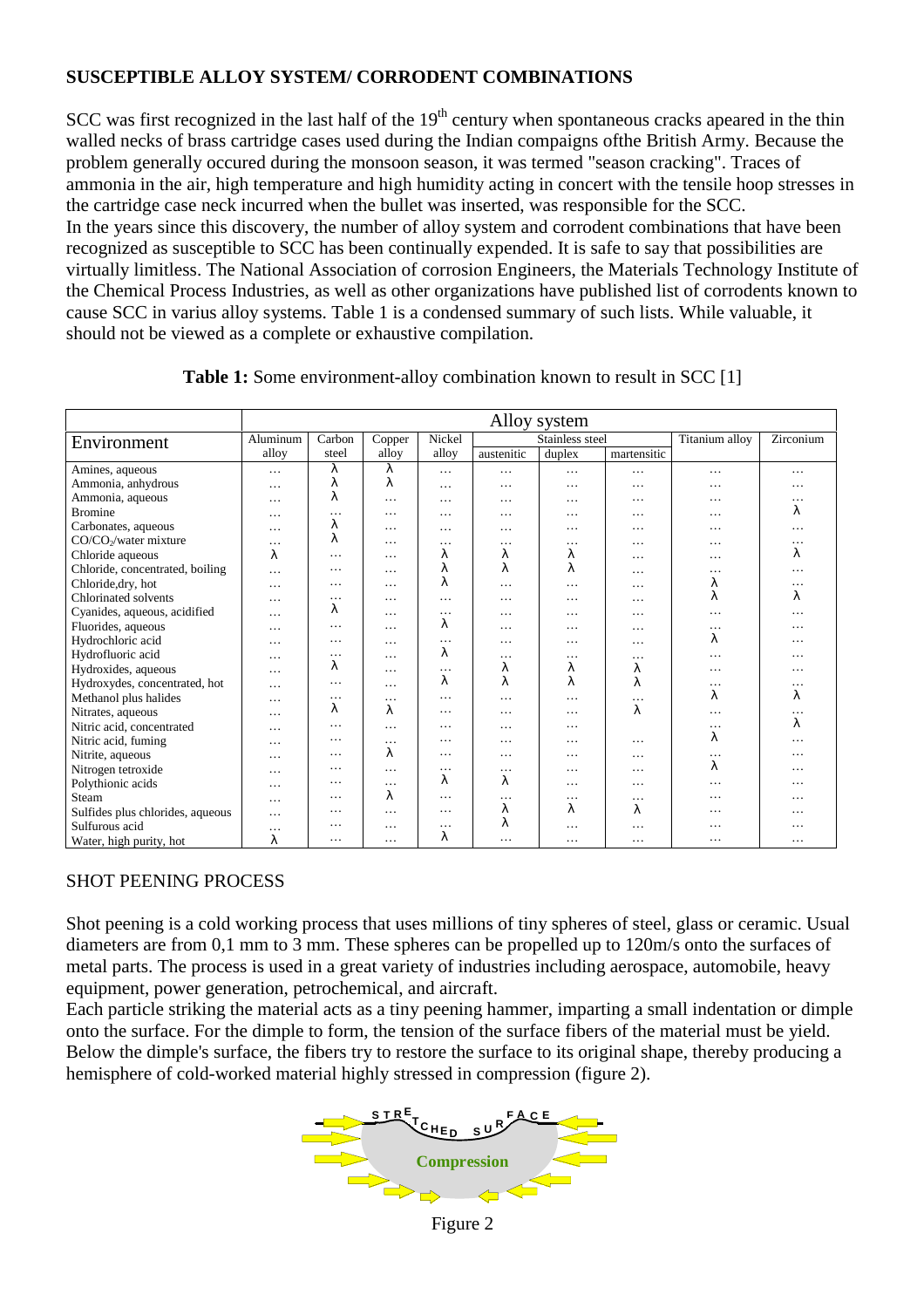Overlapping dimples debelop a uniform layer of residual compressive stress in the metal. Cracks will not initiate or propagate in a compressively stressed zone. Since nearly all fatigue and stress corrosion failuresoriginate at the surface of the part, compressive stresses induced by shot peening provide considerable increases in part life. The maximum compressive residual stress produced at or under the surface of the part by shot peening is at least as great as one half the yield strength of the material being peened. Many materials will also increase in surface hardness due to the cold working effect of shot peening.

The residual compressive stresses introduced by shot peening have a major benefit not only upon metal fatigue, but also upon all the tensile stress related modes of failure, such as stress corrosion cracking, corrosion fatigue, thermal fatigue, and fretting fatigue. To these can be added the purely mechanical effects of a peened surface that can reduce galling, improve lubricity, close porosity, increase sealing properties, and even form parts or correct their shape.

The following photos (figure 3; 4) illustrate the effectiveness of controlled shot peening in preventing SCC in simple U-bend test samples of type 304 austenitic stainless steel exposed to a severe laboratory produccing SCC environment (Boiling  $42\%$  MgCl<sub>2</sub>).





Figure 3: Unpeened sample after 2 hours Figure 4: Peened sample after 1000 hours

It should also be stressed that shot peening is not "shot or grit blasting" neither "sand blasting" which are processes used to remove deposits or mill scale from surfaces. The applications for shot peening are much more demanding and require a process that is predictable, uniform and repeatable. While controled shot peening is considered a mature process, it continues to evolve and gain ever increasing acceptance.

#### SELECT SHOT PEENING PARAMETERS

It remains the responsability of the peening specialist to select the type, hardness and size of shot. The specialist should also ensure that the part drawing, or a sketch of a part requiring shot peening includes the following:

> Area to be peened. Area to be masked. Optional peening areas. Areas where peening fades out, if any. Shot size hardness and material. Location for intensity verification and intensity range at each location. Coverage requirements for all area to be peened, including the method to be used for verifying coverage.

Applicable shot peening specification.

Optimization of the shot peening process requires careful selection of the basic parameters. These include the composition, hardness and size of the peening media, the transferred energy at impact (which control the depth of the compressive layer), and the percentage of coverage. The many possible combinations of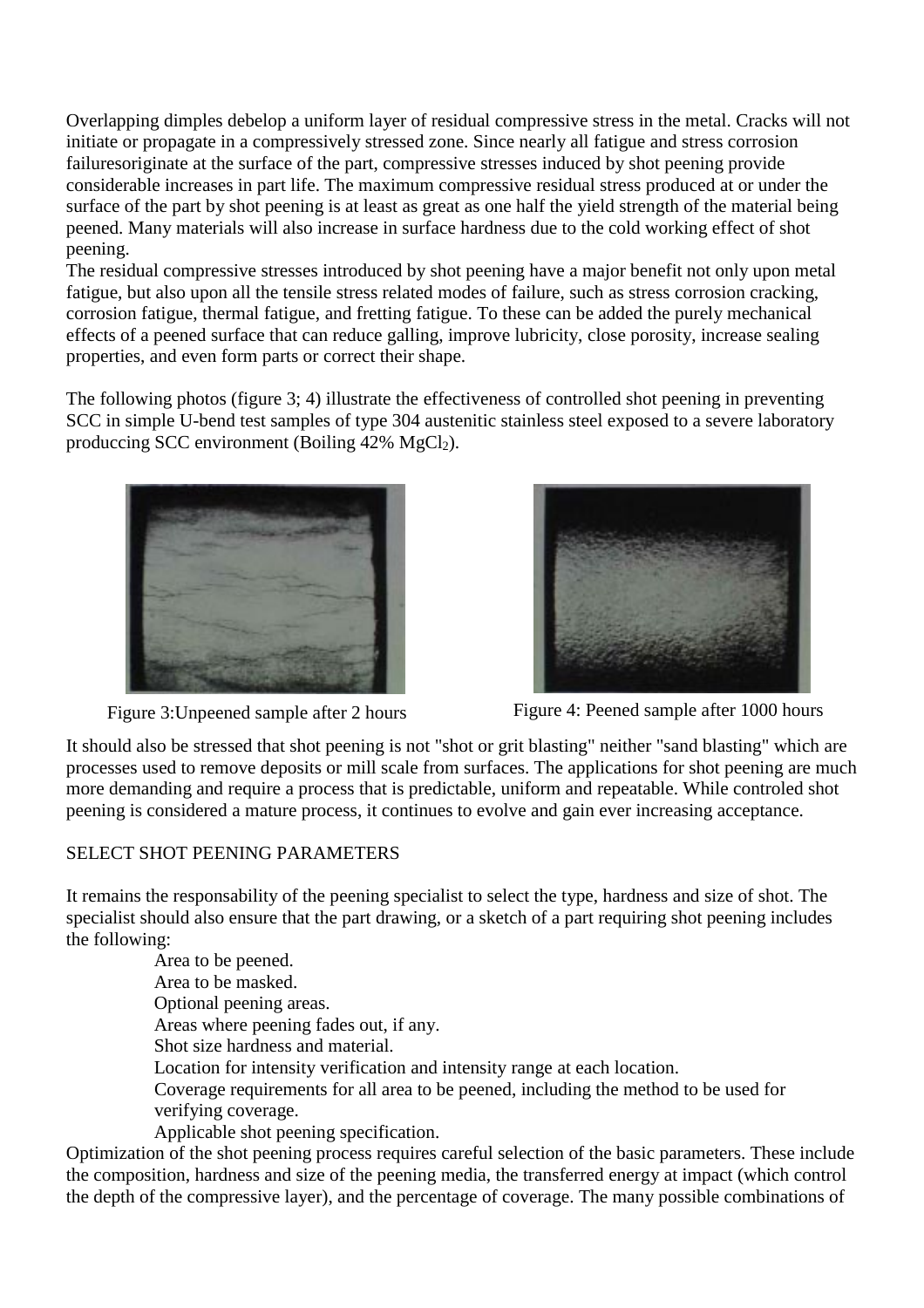these factors make the correct choice difficult. Given the potential for premature failure, it is of the utmost importance that the first selection should be the best.

For this reason, Metal Improvement Company (MIC), in colaboration with ENSAM, a french advanced engineering school, developed Peenstress<sup>SM</sup>, a computer program capable of predicting the residual stresses that are introduced by controlled shot peening.

The peenstress program works with most of the engineering metal: mild and high strength steel, stainless steel, carburized carbonitrited steels, aluminium alloys, titanium and nickel alloys.

The program calculates the elastic deformation caused during peening of the selected material using material behavior laws. Then we select a similar geometry of the component to be peened and we can get a modelization of the residual stress.

Figure 5:Optimization of shot peening parameters on an AISI 316L; thickness: 2 mm.



First modelization: Note the pick of tensile stress (+200 Mpa) below the residual compressive stress which create a reduced maximum compressive stress (-589 Mpa).

Second modelization: The pick of tensile stress is reduced to  $+70$  Mpa only which increase the maximum compressive stress to -734 Mpa.

# SOME APPLICATIONS RELATED TO STRESS CORROSION CRACKING

The following study[2] was done to define the best economical and technical solution to manufacture a 5000 liters storage tank with varius autenitic stainless steel.

The specimen were exposed to 42%  $MgCl<sub>2</sub>$  solution at a constant temperature of 145 $^{\circ}$ C.

| Material                    |             | Load                     |                  |         |           |  |
|-----------------------------|-------------|--------------------------|------------------|---------|-----------|--|
|                             |             | 50%                      | 70%              | 80%     | 90%       |  |
| 1.4541                      | Not peened  | 11 <sub>h</sub>          | 5 <sub>h</sub>   |         | 3,2       |  |
| X6CrNiTi18.10               | Shot peened |                          | $>1000$ h        |         | $>1000$ h |  |
| 1.4571<br>X6CrNiMoTi17.12.2 | Not peened  | 17 <sub>h</sub>          | 11,3             |         | 7,5       |  |
|                             | Shot peened |                          | $>1000$ h        |         | $>1000$ h |  |
| 1.4462<br>X2CrNiMoN22.5.3   | Not peened  | 5,3h                     | 3,3h             |         | 1,3 h     |  |
|                             | Shot peened | $\overline{\phantom{a}}$ | $>1000$ h        | >1000 h | 5,3h      |  |
| 1.4529                      | Not peened  |                          | 500 <sub>h</sub> |         | 37h       |  |
| X1NiCrMoCuN25.20.7          |             |                          |                  |         |           |  |